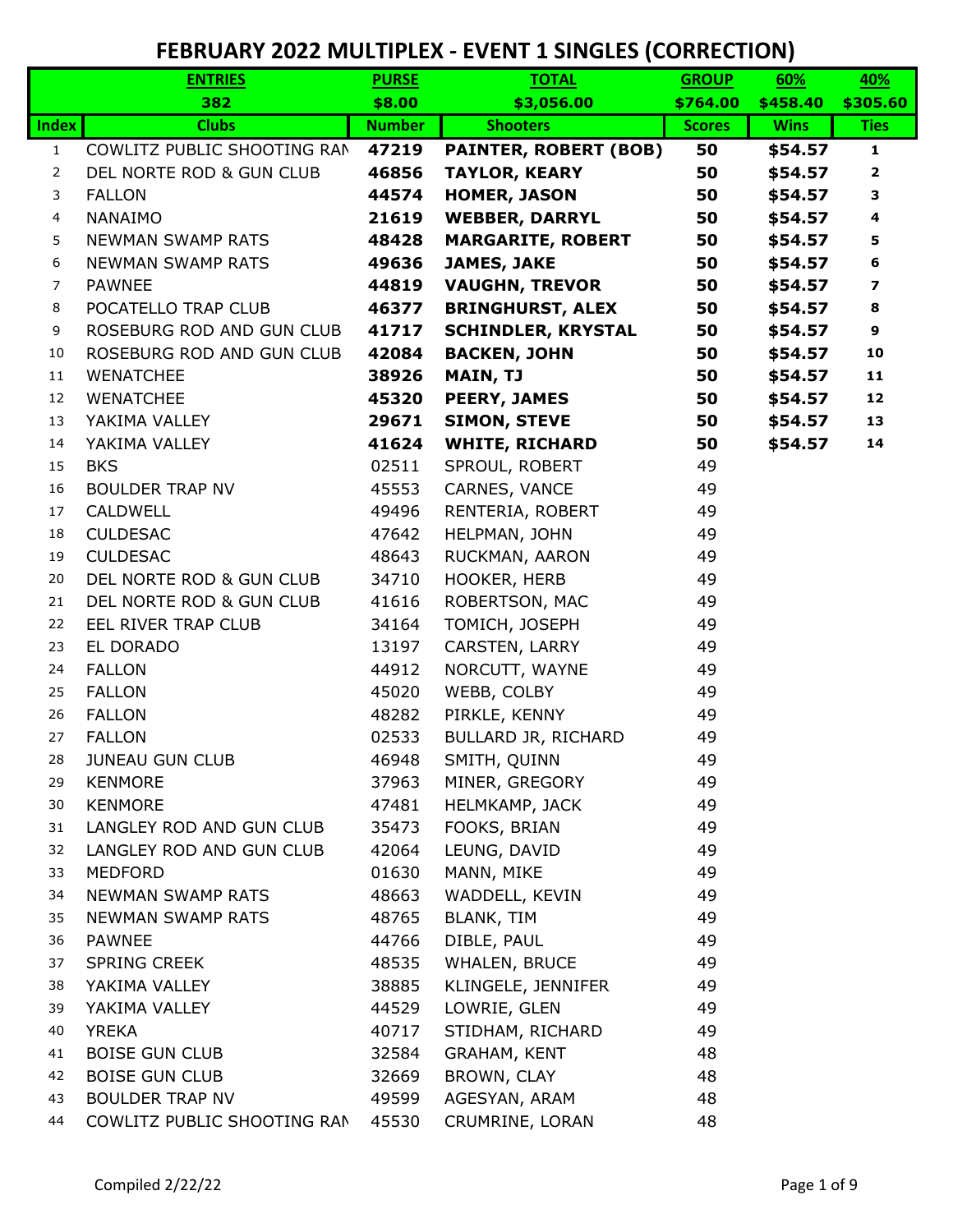| 45 | <b>CULDESAC</b>            |       | 46689 ADAMS, JIM           | 48 |         |                         |
|----|----------------------------|-------|----------------------------|----|---------|-------------------------|
| 46 | DEL NORTE ROD & GUN CLUB   | 38416 | HOFFMAN, GRANT (BUD)       | 48 |         |                         |
| 47 | DEL NORTE ROD & GUN CLUB   | 43739 | WAKEFIELD, TAMARA          | 48 |         |                         |
| 48 | DEL NORTE ROD & GUN CLUB   | 45910 | OLSEN, TOM                 | 48 |         |                         |
| 49 | EL DORADO                  | 42418 | PHILLIPS, DAVID            | 48 |         |                         |
| 50 | JUNEAU GUN CLUB            | 44338 | <b>GODKIN, JERRY</b>       | 48 |         |                         |
| 51 | <b>KENMORE</b>             | 34315 | MUNSON, ED                 | 48 |         |                         |
| 52 | LANGLEY ROD AND GUN CLUB   | 40818 | HAZEN, BRIAN               | 48 |         |                         |
| 53 | LANGLEY ROD AND GUN CLUB   | 49009 | KUMAR, RAJAN               | 48 |         |                         |
| 54 | LANGLEY ROD AND GUN CLUB   | 01024 | WOODS, GARRY               | 48 |         |                         |
| 55 | LANGLEY ROD AND GUN CLUB   | 02044 | BROTEN, GERALD             | 48 |         |                         |
| 56 | LANGLEY ROD AND GUN CLUB   | 02532 | WHITE, JAMIE               | 48 |         |                         |
| 57 | MASON VALLEY GUN CLUB      | 37112 | GILL, VIRGIL               | 48 |         |                         |
| 58 | NEWMAN SWAMP RATS          | 45495 | LAYNE, DANNY               | 48 |         |                         |
| 59 | NEWMAN SWAMP RATS          | 49118 | WILDEMAN, STEVE            | 48 |         |                         |
| 60 | NEWMAN SWAMP RATS          | 49141 | PETERSEN, JESSLYN          | 48 |         |                         |
| 61 | NEWMAN SWAMP RATS          | 49612 | LERNO, DYLAN               | 48 |         |                         |
| 62 | NEWMAN SWAMP RATS          | 33120 | PUCKETT, JIMMIE            | 48 |         |                         |
| 63 | NEWMAN SWAMP RATS          | 49135 | ALQUIST, BRIAN             | 48 |         |                         |
| 64 | PAWNEE                     | 42493 | ROSE, LEON                 | 48 |         |                         |
| 65 | PAWNEE                     | 42637 | THOMAS, DEAN               | 48 |         |                         |
| 66 | <b>PAWNEE</b>              | 47276 | EGBERT, RON                | 48 |         |                         |
| 67 | POCATELLO TRAP CLUB        | 47912 | TOMLIN, BOB                | 48 |         |                         |
| 68 | <b>REDDING</b>             | 46125 | STETSER, JEREMY            | 48 |         |                         |
| 69 | <b>REDDING</b>             | 49082 | BIGGINS, GARY              | 48 |         |                         |
| 70 | ROSEBURG ROD AND GUN CLUB  | 41568 | HILLMICK, RICK             | 48 |         |                         |
| 71 | ROSEBURG ROD AND GUN CLUB  | 01669 | LEACH, DEAN                | 48 |         |                         |
| 72 | SPRING CREEK               | 47235 | MATYS, GERALD              | 48 |         |                         |
| 73 | SPRING CREEK               | 47333 | COFFIN, MATT               | 48 |         |                         |
| 74 | SPRING CREEK               | 48930 | WIPF, JAKE                 | 48 |         |                         |
| 75 | <b>WENATCHEE</b>           | 48649 | NIEMAN, JASON              | 48 |         |                         |
| 76 | YAKIMA VALLEY              | 37007 | TURNBULL, JAMES            | 48 |         |                         |
| 77 | YAKIMA VALLEY              | 39196 | KLINGELE, DALE             | 48 |         |                         |
| 78 | YOLO SPORTSMANS ASSOCIATIO | 39353 | JAGER, GLEN                | 48 |         |                         |
| 79 | <b>YREKA</b>               | 11785 | PARSONS JR, PA             | 48 |         |                         |
| 80 | <b>BOISE GUN CLUB</b>      | 23847 | <b>KEPPINGER, JOHNNY</b>   | 47 | \$17.77 | 1                       |
| 81 | <b>BOISE GUN CLUB</b>      | 27773 | <b>WILLIAMS, ROY</b>       | 47 | \$17.77 | $\mathbf{2}$            |
| 82 | <b>BOISE GUN CLUB</b>      | 43244 | <b>DIPIETRO, JOHN</b>      | 47 | \$17.77 | 3                       |
| 83 | <b>COON CREEK</b>          | 48451 | <b>HARVEY, KEN</b>         | 47 | \$17.77 | 4                       |
| 84 | <b>CULDESAC</b>            | 46538 | <b>HEIMGARTNER, MARVIN</b> | 47 | \$17.77 | $\overline{\mathbf{5}}$ |
| 85 | DEL NORTE ROD & GUN CLUB   | 41771 | <b>ROBERTSON, KAREN</b>    | 47 | \$17.77 | 6                       |
| 86 | EEL RIVER TRAP CLUB        | 02385 | <b>MYERS JR, LELAND</b>    | 47 | \$17.77 | $\overline{\mathbf{z}}$ |
| 87 | EL DORADO                  | 35959 | <b>HOFFMAN, MATTHEW</b>    | 47 | \$17.77 | 8                       |
| 88 | EL DORADO                  | 48763 | <b>MARTIN, MASON</b>       | 47 | \$17.77 | 9                       |
| 89 | <b>FALLON</b>              | 45786 | <b>WEBB, LESTER</b>        | 47 | \$17.77 | 10                      |
| 90 | HILLSBORO TRAP AND SKEET   | 48008 | <b>SCHROEDER, MARK</b>     | 47 | \$17.77 | 11                      |
| 91 | <b>JUNEAU GUN CLUB</b>     | 48031 | <b>MCCAIN, JEFF</b>        | 47 | \$17.77 | 12                      |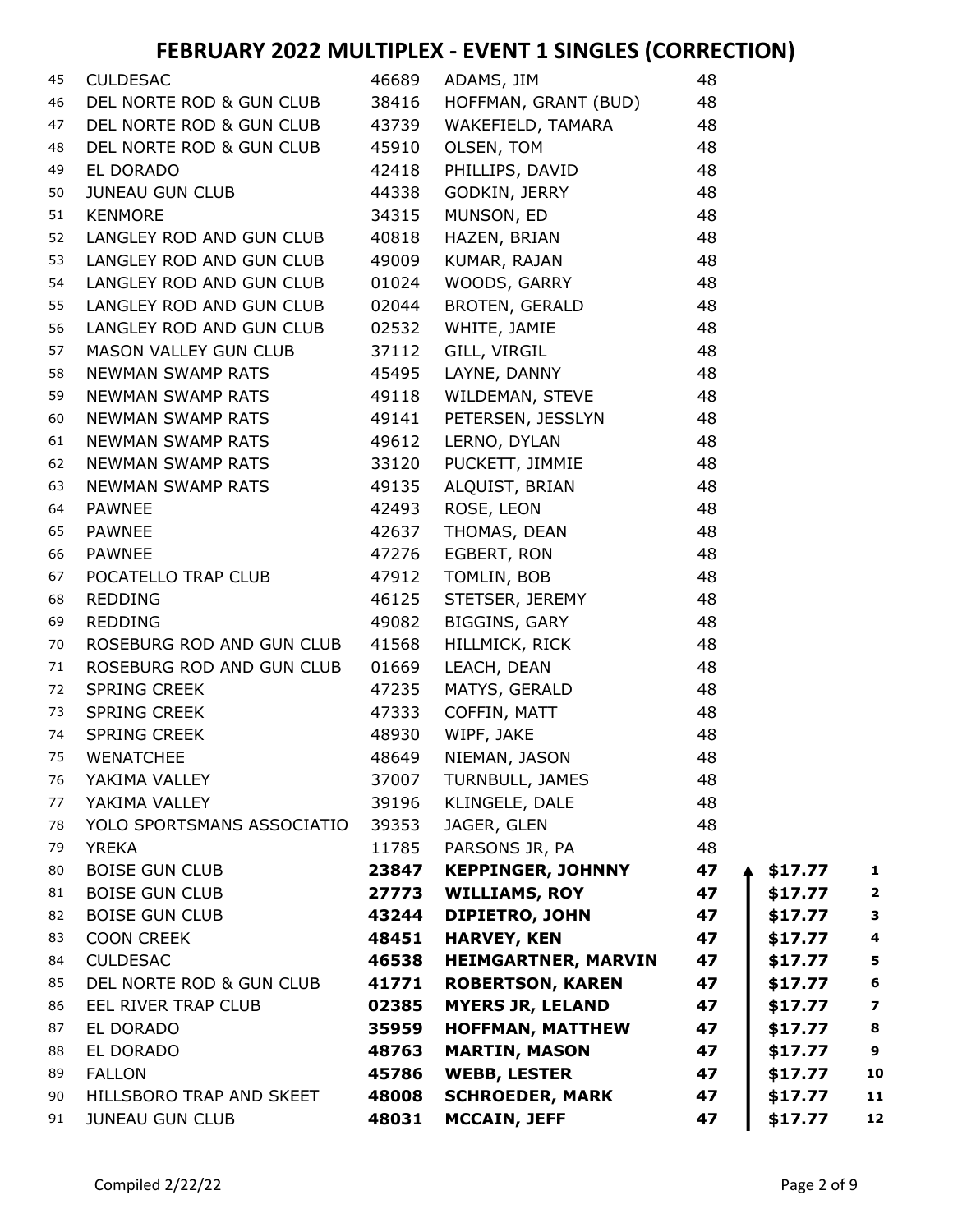| 92             | <b>KENMORE</b>              | 45737 | <b>GOUGH, ANDREW</b>    | 47 | \$17.77 | 13   |
|----------------|-----------------------------|-------|-------------------------|----|---------|------|
| 93             | <b>KENMORE</b>              | 49524 | <b>TOWNE, MASON</b>     | 47 | \$17.77 | 14   |
| 94             | LANGLEY ROD AND GUN CLUB    | 41440 | <b>FONSECA, JOHN</b>    | 47 | \$17.77 | 15   |
| 95             | <b>LCRGC</b>                | 41422 | <b>DAVIS, LARRY</b>     | 47 | \$17.77 | 16   |
| $\mathbf{1}$   | <b>LCRGC</b>                | 42456 | <b>MALFATTI, NORMAN</b> | 47 | \$17.77 | 17   |
| $\overline{2}$ | <b>LCRGC</b>                | 43651 | <b>WINCHELL, ROBERT</b> | 47 | \$17.77 | 18   |
| 3              | <b>LCRGC</b>                | 45543 | <b>SCULLY, ANDY</b>     | 47 | \$17.77 | 19   |
| $\overline{4}$ | <b>MADRAS ROD GUN CLUB</b>  | 26937 | <b>DICKMAN, MARTIN</b>  | 47 | \$17.77 | 20   |
| 5              | <b>NANAIMO</b>              | 48583 | <b>PARRY, DEAN</b>      | 47 | \$17.77 | $21$ |
| 6              | <b>NEWMAN SWAMP RATS</b>    | 33119 | <b>PUCKETT, ESTHER</b>  | 47 | \$17.77 | 22   |
| 7              | <b>NEWMAN SWAMP RATS</b>    | 47865 | <b>STEMAN, JON</b>      | 47 | \$17.77 | 23   |
| 8              | <b>NEWMAN SWAMP RATS</b>    | 48300 | <b>EBENAL, GREGG</b>    | 47 | \$17.77 | 24   |
| 9              | <b>NEWMAN SWAMP RATS</b>    | 48302 | YOUNG, DAVE             | 47 | \$17.77 | 25   |
| 10             | NORTH OKANAGAN - NOTSC      | 49228 | <b>HARDY, EDWARD</b>    | 47 | \$17.77 | 26   |
| 11             | <b>PAWNEE</b>               | 42477 | <b>COOPER, KERRY</b>    | 47 | \$17.77 | 27   |
| 12             | <b>PAWNEE</b>               | 46077 | <b>MCCASLAND, EARL</b>  | 47 | \$17.77 | 28   |
| 13             | <b>REDDING</b>              | 32644 | <b>WARREN, JOHN</b>     | 47 | \$17.77 | 29   |
| 14             | <b>REDDING</b>              | 42545 | <b>HUNT, BOB</b>        | 47 | \$17.77 | 30   |
| 15             | ROSEBURG ROD AND GUN CLUB   | 32046 | <b>SCHINDLER, DAN</b>   | 47 | \$17.77 | 31   |
| 16             | <b>SPRING CREEK</b>         | 48391 | <b>DORSA, STEPHEN</b>   | 47 | \$17.77 | 32   |
| 17             | <b>SPRING CREEK</b>         | 48536 | <b>WILLIAMS, CASEY</b>  | 47 | \$17.77 | 33   |
| 18             | <b>WENATCHEE</b>            | 29397 | <b>DAVIES JR, DAN</b>   | 47 | \$17.77 | 34   |
| 19             | <b>WENATCHEE</b>            | 46930 | <b>DOWNS, PAUL</b>      | 47 | \$17.77 | 35   |
| 20             | WINNEMUCCA                  | 46599 | <b>SIMPSON, AARON</b>   | 47 | \$17.77 | 36   |
| 21             | <b>WINNEMUCCA</b>           | 49018 | <b>JAMES, MATT</b>      | 47 | \$17.77 | 37   |
| 22             | YAKIMA VALLEY               | 39274 | <b>KLINGELE, JAMES</b>  | 47 | \$17.77 | 38   |
| 23             | YAKIMA VALLEY               | 42065 | MITCHELL, JEFF          | 47 | \$17.77 | 39   |
| 24             | YAKIMA VALLEY               | 42413 | <b>PETERSON, MARK</b>   | 47 | \$17.77 | 40   |
| 25             | <b>YREKA</b>                | 11918 | <b>SAUER, WILLIAM</b>   | 47 | \$17.77 | 41   |
| 26             | <b>YREKA</b>                | 39804 | <b>HURT, JERRY</b>      | 47 | \$17.77 | 42   |
| 27             | <b>YREKA</b>                | 40681 | <b>SHIPMAN, GREG</b>    | 47 | \$17.77 | 43   |
| 28             | <b>BKS</b>                  | 47813 | BRUNEY, JOSEPH          | 46 |         |      |
| 29             | <b>BOISE GUN CLUB</b>       | 31409 | TERRY, CHARLES          | 46 |         |      |
| 30             | <b>BOISE GUN CLUB</b>       | 43243 | DIPIETRO, CATHY         | 46 |         |      |
| 31             | <b>BOULDER TRAP NV</b>      | 45765 | RIDINGER, BRIAN         | 46 |         |      |
| 32             | CALDWELL                    | 48106 | WHITE, JAKE             | 46 |         |      |
| 33             | CALDWELL                    | 48130 | FELTY, CHRIS            | 46 |         |      |
| 34             | <b>COON CREEK</b>           | 47375 | CRUM, WAYNE             | 46 |         |      |
| 35             | <b>COON CREEK</b>           | 47387 | WILDMAN, TERRENCE       | 46 |         |      |
| 36             | COWLITZ PUBLIC SHOOTING RAN | 02491 | VORMESTRAND, EDWARD     | 46 |         |      |
| 37             | <b>CULDESAC</b>             | 45164 | HEWETT, JERRY           | 46 |         |      |
| 38             | DEL NORTE ROD & GUN CLUB    | 22928 | <b>BUCKLEY, MARK</b>    | 46 |         |      |
| 39             | DEL NORTE ROD & GUN CLUB    | 47774 | FLYNN, JAMES            | 46 |         |      |
| 40             | EEL RIVER TRAP CLUB         | 47236 | SCHULTZ, TOM            | 46 |         |      |
| 41             | EL DORADO                   | 48762 | RAUCHFUSS, ERIC         | 46 |         |      |
| 42             | <b>FALLON</b>               | 40445 | FRANK, BRETT            | 46 |         |      |
| 43             | <b>FALLON</b>               | 47491 | HAGGARD, ALEXIS         | 46 |         |      |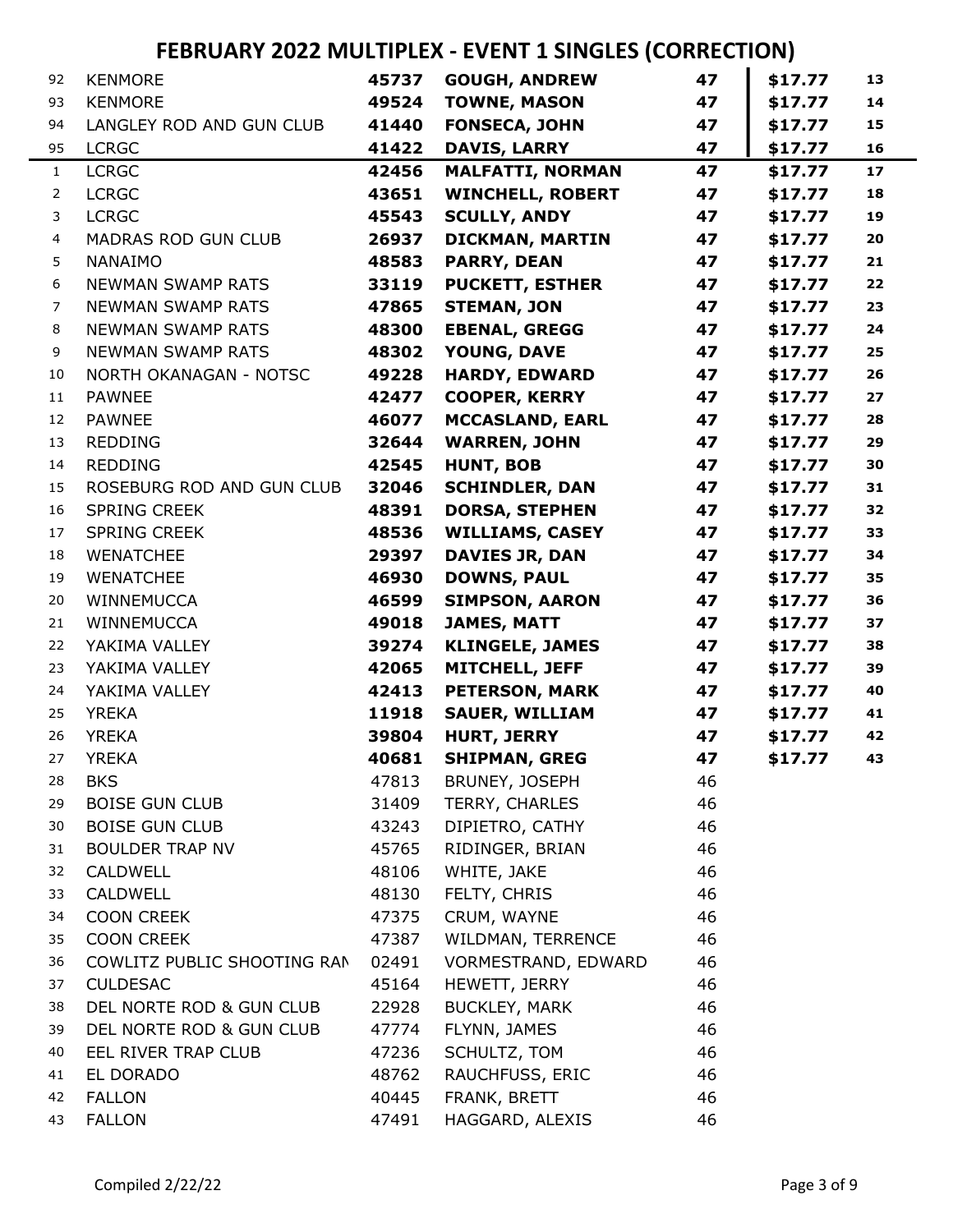| 44 | HILLSBORO TRAP AND SKEET 39813                                                                                                                                                               |       | <b>JULIAN, SCOTT</b>                        | 46 |         |                         |
|----|----------------------------------------------------------------------------------------------------------------------------------------------------------------------------------------------|-------|---------------------------------------------|----|---------|-------------------------|
| 45 | JUNEAU GUN CLUB                                                                                                                                                                              |       | 41063 BERTHOLL, WAYNE<br>48625 FUNK, STEVE  | 46 |         |                         |
| 46 | JUNEAU GUN CLUB <b>ANGLIA EN 1999</b>                                                                                                                                                        |       |                                             | 46 |         |                         |
| 47 | <b>KENMORE</b>                                                                                                                                                                               | 43898 |                                             | 46 |         |                         |
| 48 | LANGLEY ROD AND GUN CLUB                                                                                                                                                                     | 49440 | ELLIOTT, DAVID<br>ROUD, SAMUEL              | 46 |         |                         |
| 49 | LANGLEY ROD AND GUN CLUB                                                                                                                                                                     | 02483 | YUEN, WILLIAM                               | 46 |         |                         |
| 50 | MADRAS ROD GUN CLUB                                                                                                                                                                          |       | 12278 BARNETT, GEORGE                       | 46 |         |                         |
| 51 | MASON VALLEY GUN CLUB 47074                                                                                                                                                                  |       | STOFFER, JEFFREY                            | 46 |         |                         |
| 52 | <b>MEDFORD</b>                                                                                                                                                                               | 37899 | WORTHING, DAVID                             | 46 |         |                         |
| 53 | NANAIMO                                                                                                                                                                                      | 44009 | TEER, THOMAS                                | 46 |         |                         |
| 54 | NANAIMO                                                                                                                                                                                      | 44401 |                                             | 46 |         |                         |
| 55 | NANAIMO                                                                                                                                                                                      | 47468 | WEBBER, CHUCK<br>MCLEOD, HARRY              | 46 |         |                         |
| 56 | NEWMAN SWAMP RATS                                                                                                                                                                            | 46153 | BALLARD, JEFF                               | 46 |         |                         |
| 57 | NEWMAN SWAMP RATS                                                                                                                                                                            | 48083 | FORSYTHE, DARRELL                           | 46 |         |                         |
| 58 | NEWMAN SWAMP RATS                                                                                                                                                                            | 48988 | KARABINIS, DEMITRIOS                        | 46 |         |                         |
| 59 | NEWMAN SWAMP RATS                                                                                                                                                                            | 41769 |                                             | 46 |         |                         |
| 60 | <b>PAWNEE</b>                                                                                                                                                                                | 42478 | WILSUN, IAIN<br>DAVIS, KEVIN<br>LEWIS PRUSE | 46 |         |                         |
| 61 | POCATELLO TRAP CLUB                                                                                                                                                                          | 24902 |                                             | 46 |         |                         |
| 62 | ROSEBURG ROD AND GUN CLUB 41681                                                                                                                                                              |       | LEWIS, BRUCE<br>BAYLISS, BILL               | 46 |         |                         |
| 63 | ROSEBURG ROD AND GUN CLUB 48658                                                                                                                                                              |       | LONG, SAMUEL                                | 46 |         |                         |
| 64 | ROSEBURG ROD AND GUN CLUB                                                                                                                                                                    | 01006 |                                             | 46 |         |                         |
| 65 | NOSELENCE NEED AND LETTER<br>SOSA<br>WENATCHEE<br>WENATCHEE<br>WENATCHEE<br>WINNEMUCCA<br>YAKIMA VALLEY<br>YAKIMA VALLEY<br>YAKIMA VALLEY<br>YAKIMA VALLEY<br>YAKIMA VALLEY<br>YAKIMA VALLEY | 23966 | HANDY, DARO<br>DUNCAN, BLAIR                | 46 |         |                         |
| 66 |                                                                                                                                                                                              | 25467 | PEDERSEN, ED                                | 46 |         |                         |
| 67 |                                                                                                                                                                                              | 28574 | SNITILY, KYLE                               | 46 |         |                         |
| 68 |                                                                                                                                                                                              | 46095 | MANCHESTER, CRAIG                           | 46 |         |                         |
| 69 |                                                                                                                                                                                              | 49389 | BRAY, KEEGAN                                | 46 |         |                         |
| 70 |                                                                                                                                                                                              | 47967 | SIMMONS, LANE                               | 46 |         |                         |
| 71 |                                                                                                                                                                                              | 28107 | LINT, DONALD                                | 46 |         |                         |
| 72 |                                                                                                                                                                                              | 31987 | SEIPEL, DONALD                              | 46 |         |                         |
| 73 |                                                                                                                                                                                              | 37794 | KLINGELE, PAUL                              | 46 |         |                         |
| 74 |                                                                                                                                                                                              | 47055 | AUCKLAND, JOHN                              | 46 |         |                         |
| 75 | YAKIMA VALLEY                                                                                                                                                                                | 49188 | <b>GREEN, SHARA</b>                         | 46 |         |                         |
| 76 | <b>YREKA</b>                                                                                                                                                                                 | 39396 | KNIGHT, ROBERT                              | 46 |         |                         |
| 77 | <b>YREKA</b>                                                                                                                                                                                 | 47283 | ANDERSON, ROBERT                            | 46 |         |                         |
| 78 | <b>ALBANY</b>                                                                                                                                                                                | 34663 | <b>LARSON, TERRY</b>                        | 45 | \$16.25 | 1                       |
| 79 | <b>ALBANY</b>                                                                                                                                                                                | 48592 | <b>SHONES, ED</b>                           | 45 | \$16.25 | $\overline{\mathbf{2}}$ |
| 80 | <b>BOISE GUN CLUB</b>                                                                                                                                                                        | 24963 | <b>WEHREN, RICHARD</b>                      | 45 | \$16.25 | 3                       |
| 81 | <b>BOISE GUN CLUB</b>                                                                                                                                                                        | 25713 | HUNT, LLOYD (GENE)                          | 45 | \$16.25 | $\overline{\mathbf{4}}$ |
| 82 | <b>BOISE GUN CLUB</b>                                                                                                                                                                        | 43147 | <b>REININGER, TERRY</b>                     | 45 | \$16.25 | 5                       |
| 83 | <b>BOISE GUN CLUB</b>                                                                                                                                                                        | 47535 | <b>GAUTSCHI, HOWARD</b>                     | 45 | \$16.25 | 6                       |
| 84 | <b>BOISE GUN CLUB</b>                                                                                                                                                                        | 01714 | <b>HARRIS, KENT</b>                         | 45 | \$16.25 | 7                       |
| 85 | <b>BREMERTON</b>                                                                                                                                                                             | 46967 | <b>OLESEN, TOM</b>                          | 45 | \$16.25 | 8                       |
| 86 | <b>CALDWELL</b>                                                                                                                                                                              | 49702 | <b>WEIHE, CHARLES</b>                       | 45 | \$16.25 | 9                       |
| 87 | <b>CULDESAC</b>                                                                                                                                                                              | 48399 | <b>BELOIT, GREG</b>                         | 45 | \$16.25 | 10                      |
| 88 | EEL RIVER TRAP CLUB                                                                                                                                                                          | 20670 | <b>FRUTH, DAVE</b>                          | 45 | \$16.25 | 11                      |
| 89 | EL DORADO                                                                                                                                                                                    | 48782 | <b>PANOVEC, GARRETT</b>                     | 45 | \$16.25 | 12                      |
| 90 | EL DORADO                                                                                                                                                                                    | 49609 | <b>PANOVEC, KEITH</b>                       | 45 | \$16.25 | 13                      |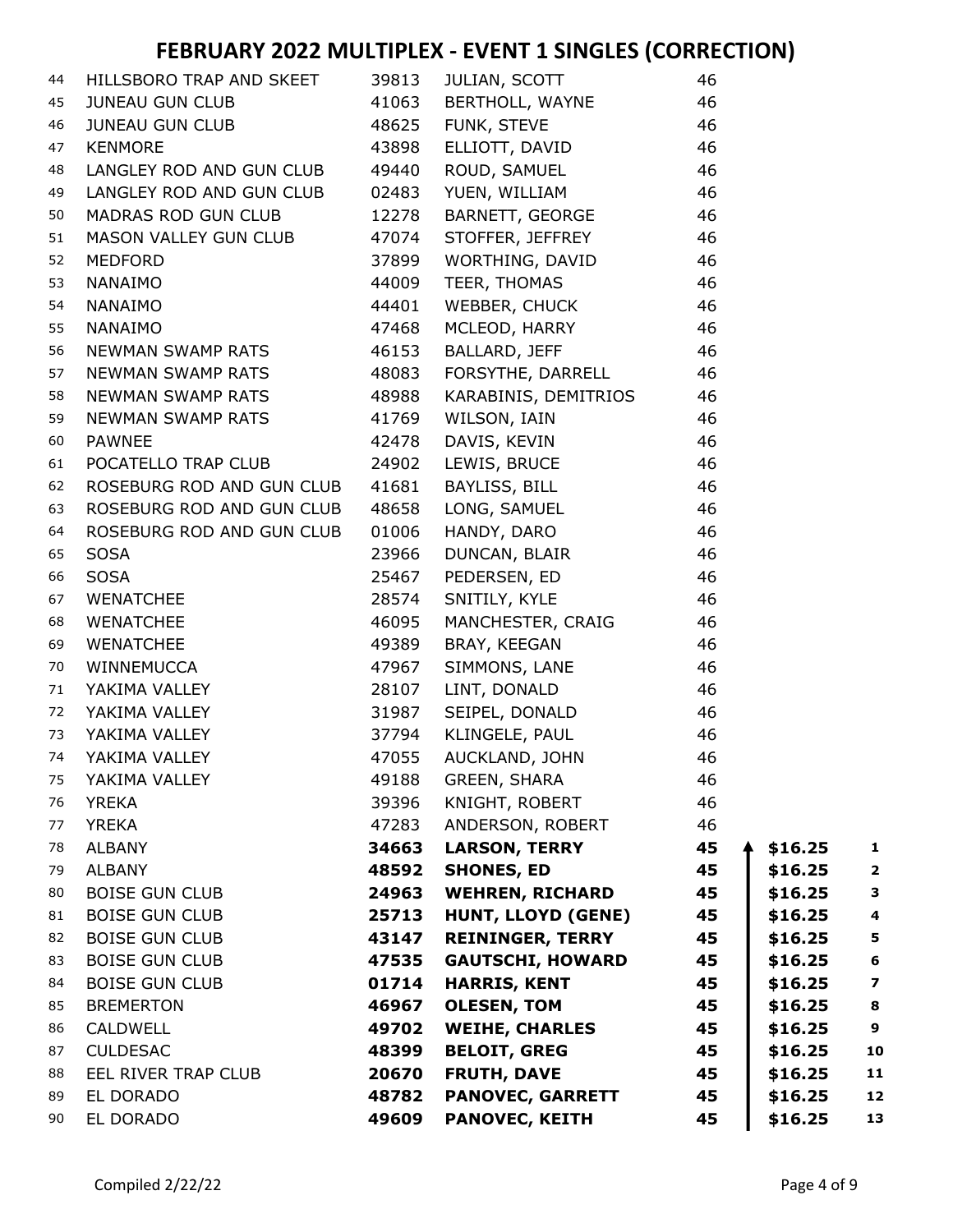| 91             | EL DORADO                             | 02121          | <b>HOFFMAN, BILL</b>            | 45       | \$16.25 | 14 |
|----------------|---------------------------------------|----------------|---------------------------------|----------|---------|----|
| 92             | EL DORADO                             | 02515          | <b>HOWARD, LANCE</b>            | 45       | \$16.25 | 15 |
| 93             | <b>FALLON</b>                         | 41033          | <b>PROCKISH, DAN</b>            | 45       | \$16.25 | 16 |
| 94             | <b>KENMORE</b>                        | 27093          | <b>STORLIE, JIM</b>             | 45       | \$16.25 | 17 |
| 95             | <b>KENMORE</b>                        | 46931          | <b>BASSETT III, LAWRENCE</b>    | 45       | \$16.25 | 18 |
| $\mathbf{1}$   | <b>KENMORE</b>                        | 47793          | <b>KENT, MICHAEL</b>            | 45       | \$16.25 | 19 |
| $\overline{2}$ | <b>KENMORE</b>                        | 48431          | <b>MCMURRAY, MICHAEL</b>        | 45       | \$16.25 | 20 |
| 3              | <b>KENMORE</b>                        | 48524          | <b>WASSERMAN, RICH</b>          | 45       | \$16.25 | 21 |
| 4              | LANGLEY ROD AND GUN CLUB              | 39768          | <b>ROSEBOOM, BILL</b>           | 45       | \$16.25 | 22 |
| 5              | LANGLEY ROD AND GUN CLUB              | 47900          | YU, YANG(JUDY)                  | 45       | \$16.25 | 23 |
| 6              | <b>LCRGC</b>                          | 42044          | <b>FREEMAN, RICK</b>            | 45       | \$16.25 | 24 |
| 7              | <b>MADRAS ROD GUN CLUB</b>            | 31959          | <b>BOLTON, WILLIAM</b>          | 45       | \$16.25 | 25 |
| 8              | MADRAS ROD GUN CLUB                   | 37293          | <b>BARNETT, KAREN</b>           | 45       | \$16.25 | 26 |
| 9              | <b>MADRAS ROD GUN CLUB</b>            | 39550          | <b>DRAMEN, MARK</b>             | 45       | \$16.25 | 27 |
| 10             | <b>NANAIMO</b>                        | 45535          | <b>CURTIS, CLIFF</b>            | 45       | \$16.25 | 28 |
| 11             | <b>NANAIMO</b>                        | 49464          | <b>STCYR, LLOYD</b>             | 45       | \$16.25 | 29 |
| 12             | <b>NEWMAN SWAMP RATS</b>              | 40736          | <b>ELDREDGE, IRV</b>            | 45       | \$16.25 | 30 |
| 13             | <b>NEWMAN SWAMP RATS</b>              | 40739          | <b>KING, DOUGLAS</b>            | 45       | \$16.25 | 31 |
| 14             | <b>NEWMAN SWAMP RATS</b>              | 48429          | <b>REARDON, RYAN</b>            | 45       | \$16.25 | 32 |
| 15             | <b>NEWMAN SWAMP RATS</b>              | 48980          | <b>CARDOZO, MELVIN</b>          | 45       | \$16.25 | 33 |
| 16             | <b>NEWMAN SWAMP RATS</b>              | 49299          | <b>STILWELL, JORDAN</b>         | 45       | \$16.25 | 34 |
| 17             | <b>PAWNEE</b>                         | 42542          | <b>CURTIS, JIM</b>              | 45       | \$16.25 | 35 |
| 18             | <b>PAWNEE</b>                         | 44916          | <b>KINDVALL, DARYL</b>          | 45       | \$16.25 | 36 |
| 19             | POCATELLO TRAP CLUB                   | 35518          | <b>AMES, DARIN</b>              | 45       | \$16.25 | 37 |
| 20             | <b>REDDING</b>                        | 26675          | <b>WEATHERBEE, RUSS</b>         | 45       | \$16.25 | 38 |
| 21             | <b>REDDING</b>                        | 48919          | <b>EVANS, KEITH</b>             | 45       | \$16.25 | 39 |
| 22             | ROSEBURG ROD AND GUN CLUB             | 34552          | <b>HOGAN, QUENTIN</b>           | 45       | \$16.25 | 40 |
| 23             | ROSEBURG ROD AND GUN CLUB             | 49307          | <b>SAWYER, RYDER</b>            | 45       | \$16.25 | 41 |
| 24             | <b>SOSA</b>                           | 45398          | <b>NEUFELD, DAVID</b>           | 45       | \$16.25 | 42 |
| 25             | <b>SPRING CREEK</b>                   | 46904          | <b>MARLEY, CORY</b>             | 45       | \$16.25 | 43 |
| 26             | <b>WENATCHEE</b>                      | 29425          | <b>SMITH, DALE</b>              | 45       | \$16.25 | 44 |
| 27             | <b>WENATCHEE</b>                      | 39758          | <b>JAMES, BRIAN</b>             | 45       | \$16.25 | 45 |
| 28             | YAKIMA VALLEY                         | 45864          | <b>WILLIAMS, STEVE</b>          | 45       | \$16.25 | 46 |
| 29             | <b>YREKA</b>                          | 36900          | <b>DEEDON, GREGORY</b>          | 45       | \$16.25 | 47 |
| 30             | NEWMAN SWAMP RATS                     | 49164          | REARDON, TIMOTHY                | 44       |         |    |
| 31             | <b>BOISE GUN CLUB</b>                 | 39080          | JOHNSON, GUY                    | 44       |         |    |
| 32             | <b>BOULDER TRAP NV</b>                | 45685<br>49590 | TULLOS, RONALD                  | 44       |         |    |
| 33             | <b>BOULDER TRAP NV</b>                |                | WANG, JACK                      | 44       |         |    |
| 34             | <b>BOULDER TRAP NV</b>                | 49607          | KITZMAN, THOMAS                 | 44       |         |    |
| 35             | CALDWELL                              | 34698          | STRONG, MICHAEL                 | 44       |         |    |
| 36             | <b>CULDESAC</b>                       | 44763          | DAU, DENNIS                     | 44       |         |    |
| 37             | <b>CULDESAC</b>                       | 45345          | FALTUS, RON<br>BARRIGAR, LESLIE | 44<br>44 |         |    |
| 38             | DEL NORTE ROD & GUN CLUB<br>EL DORADO | 48589          | WERLING, ROBERT                 | 44       |         |    |
| 39<br>40       | EL DORADO                             | 40618<br>02350 | DEVRIES JR, MARTIN              | 44       |         |    |
| 41             | <b>FALLON</b>                         | 40330          | MANHA, MARK                     | 44       |         |    |
| 42             | <b>FALLON</b>                         | 49329          | URQUHART, KRIS                  | 44       |         |    |
|                |                                       |                |                                 |          |         |    |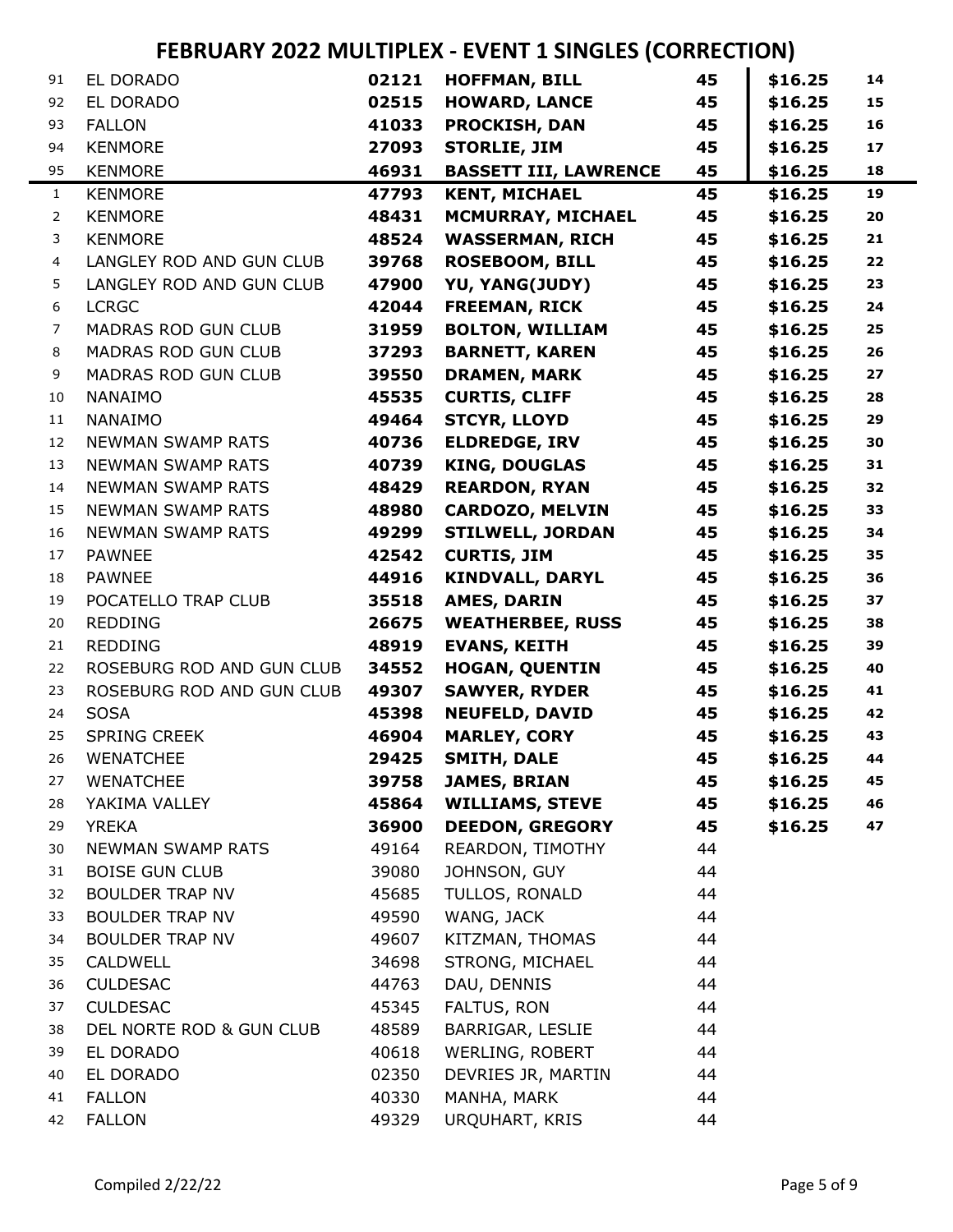| 43 | LANGLEY ROD AND GUN CLUB     | 49349 | REMIAS, DUSAN          | 44 |
|----|------------------------------|-------|------------------------|----|
| 44 | <b>LCRGC</b>                 | 44144 | LAZIO, FRANK           | 44 |
| 45 | <b>LCRGC</b>                 | 46011 | PETERS, KENNETH        | 44 |
| 46 | <b>LCRGC</b>                 | 01668 | BIRCH, WELDON          | 44 |
| 47 | MASON VALLEY GUN CLUB        | 41904 | MILLER, LLOYD (PETE)   | 44 |
| 48 | <b>MASON VALLEY GUN CLUB</b> | 49558 | GILL, GEOFF            | 44 |
| 49 | <b>NANAIMO</b>               | 12641 | DENTON, GEORGE         | 44 |
| 50 | <b>NANAIMO</b>               | 40657 | JONES, RON             | 44 |
| 51 | <b>NANAIMO</b>               | 42849 | DUNCAN, JOHN           | 44 |
| 52 | <b>NANAIMO</b>               | 46860 | HASLAM, BENTON         | 44 |
| 53 | NEWMAN SWAMP RATS            | 48299 | ANDERSEN, ERIC         | 44 |
| 54 | <b>NEWMAN SWAMP RATS</b>     | 49637 | ROBINSON, BRENDEN      | 44 |
| 55 | <b>PAWNEE</b>                | 42953 | FISCUS, GARY           | 44 |
| 56 | <b>PAWNEE</b>                | 49487 | FINDLEY, MARK          | 44 |
| 57 | <b>SOSA</b>                  | 28363 | DARKE, CLIFF           | 44 |
| 58 | <b>SPRING CREEK</b>          | 44376 | ADAMS, RICH            | 44 |
| 59 | <b>SPRING CREEK</b>          | 47334 | REUTNER, SCOTT         | 44 |
| 60 | <b>SPRING CREEK</b>          | 49430 | BELSHER, MARTIN        | 44 |
| 61 | <b>WENATCHEE</b>             | 46739 | WEISS, ROLAND          | 44 |
| 62 | YAKIMA VALLEY                | 42414 | KRAMER, NICK           | 44 |
| 63 | <b>YREKA</b>                 | 48953 | MCADAM, BEAU           | 44 |
| 64 | <b>ALBANY</b>                | 48946 | KHANSUMBAL, JAVAID     | 43 |
| 65 | <b>BKS</b>                   | 40362 | ARWOOD, KENNETH        | 43 |
| 66 | <b>BOISE GUN CLUB</b>        | 48709 | MCFARLAND, DONALD      | 43 |
| 67 | <b>CALDWELL</b>              | 34901 | KIDNEY, CALVIN         | 43 |
| 68 | <b>CALDWELL</b>              | 48636 | CLARK, MIKE            | 43 |
| 69 | <b>COON CREEK</b>            | 38247 | RAMSEY, LINDELL (RAY)  | 43 |
| 70 | <b>CULDESAC</b>              | 47473 | HEWETT, CHAD           | 43 |
| 71 | <b>CULDESAC</b>              | 47775 | ZINN, ROBERT           | 43 |
| 72 | DEL NORTE ROD & GUN CLUB     | 44984 | DERRICO, JOHN          | 43 |
| 73 | DEL NORTE ROD & GUN CLUB     | 46156 | LEVI, LONNIE           | 43 |
| 74 | EEL RIVER TRAP CLUB          | 33415 | <b>BUCKO, DENNIS</b>   | 43 |
| 75 | EEL RIVER TRAP CLUB          | 42446 | BONOMINI, CARL         | 43 |
| 76 | EEL RIVER TRAP CLUB          | 49001 | WATSON, DAN            | 43 |
| 77 | EL DORADO                    | 40450 | FIRANZI, DON           | 43 |
| 78 | <b>FALLON</b>                | 46327 | PIRKLE, BRODEN         | 43 |
| 79 | <b>FALLON</b>                | 47499 | URQUHART, BRODY        | 43 |
| 80 | HILLSBORO TRAP AND SKEET     | 38767 | MYERS, DARYL           | 43 |
| 81 | LANGLEY ROD AND GUN CLUB     | 49501 | ZHU, JIUNING(LEO)      | 43 |
| 82 | LANGLEY ROD AND GUN CLUB     | 49561 | KOHLI, ANGAD           | 43 |
| 83 | MASON VALLEY GUN CLUB        | 43767 | EVASOVIC, JOHN         | 43 |
| 84 | <b>NEWMAN SWAMP RATS</b>     | 48301 | EBENAL, MICHAEL        | 43 |
| 85 | <b>REDDING</b>               | 02443 | WATTERS, JIM           | 43 |
| 86 | <b>WENATCHEE</b>             | 36948 | LIPPERT, BEN           | 43 |
| 87 | <b>WENATCHEE</b>             | 44074 | MAIN, TINA             | 43 |
| 88 | <b>WENATCHEE</b>             | 47818 | <b>BRATRUDE, BRUCE</b> | 43 |
| 89 | WINNEMUCCA                   | 47678 | SIMPSON, KATHRYN       | 43 |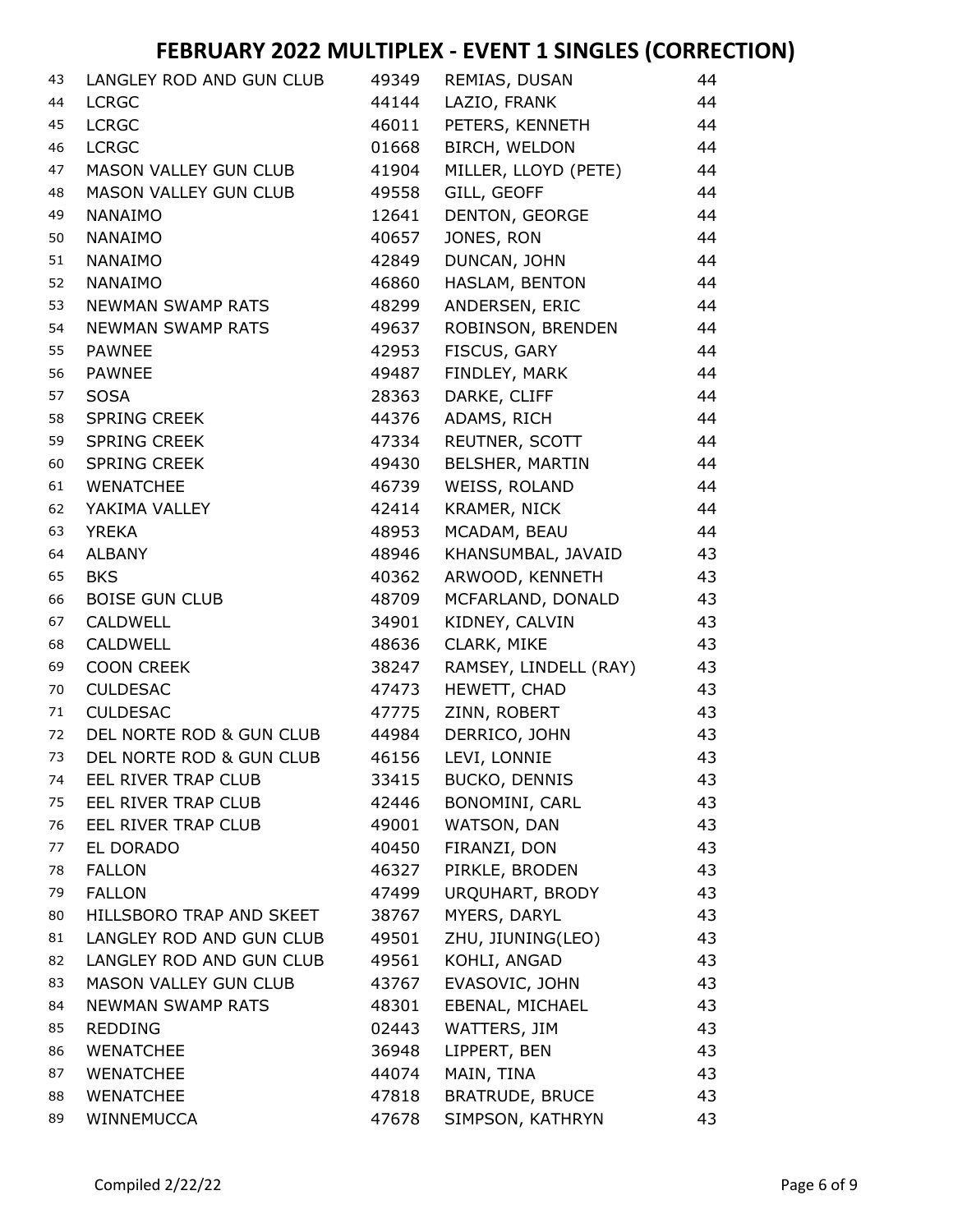| 90             | YOLO SPORTSMANS ASSOCIATIO  | 45887 | CRUMRINE, JERRY              | 43 |         |                          |
|----------------|-----------------------------|-------|------------------------------|----|---------|--------------------------|
| 91             | <b>YREKA</b>                | 46074 | FREEZE, MARTY                | 43 |         |                          |
| 92             | <b>ALBANY</b>               | 48352 | <b>MCCRARY, WAYNE</b>        | 42 | \$25.47 | 1                        |
| 93             | <b>BKS</b>                  | 31885 | <b>WEBB, JOHN</b>            | 42 | \$25.47 | $\overline{2}$           |
| 94             | <b>BOISE GUN CLUB</b>       | 42876 | <b>HOLLAND, BOB</b>          | 42 | \$25.47 | з                        |
| 95             | <b>CALDWELL</b>             | 29389 | <b>BAKER, NORMAN</b>         | 42 | \$25.47 | 4                        |
| $\mathbf{1}$   | <b>CALDWELL</b>             | 48133 | <b>HARRISON, LEVI</b>        | 42 | \$25.47 | 5                        |
| $\overline{2}$ | <b>COON CREEK</b>           | 42717 | <b>GRENZ, LARRIE</b>         | 42 | \$25.47 | 6                        |
| 3              | <b>COON CREEK</b>           | 48171 | <b>DAVIS, MICHAEL</b>        | 42 | \$25.47 | $\overline{\phantom{a}}$ |
| 4              | COWLITZ PUBLIC SHOOTING RAN | 47802 | <b>HEITZ, LARRY</b>          | 42 | \$25.47 | 8                        |
| 5              | COWLITZ PUBLIC SHOOTING RAN | 48384 | <b>HAUG, ROGER</b>           | 42 | \$25.47 | 9                        |
| 6              | DEL NORTE ROD & GUN CLUB    | 46432 | <b>SMITH, LYN</b>            | 42 | \$25.47 | 10                       |
| $\overline{7}$ | DEL NORTE ROD & GUN CLUB    | 48193 | <b>GREENE, LEE</b>           | 42 | \$25.47 | 11                       |
| 8              | <b>FALLON</b>               | 40447 | <b>MONTANA, STEVEN</b>       | 42 | \$25.47 | 12                       |
| 9              | <b>FALLON</b>               | 40939 | <b>NORCUTT, CHET</b>         | 42 | \$25.47 | 13                       |
| 10             | <b>FALLON</b>               | 44394 | <b>ERNST, MATTHEW</b>        | 42 | \$25.47 | 14                       |
| 11             | HILLSBORO TRAP AND SKEET    | 47448 | <b>HERZOG, CRAIG</b>         | 42 | \$25.47 | 15                       |
| 12             | LANGLEY ROD AND GUN CLUB    | 45003 | <b>KAPELUCK, DALE</b>        | 42 | \$25.47 | 16                       |
| 13             | <b>LCRGC</b>                | 42431 | <b>WINCHELL, CHARLES</b>     | 42 | \$25.47 | 17                       |
| 14             | <b>LCRGC</b>                | 45388 | <b>HOPKINS, TERRY</b>        | 42 | \$25.47 | 18                       |
| 15             | MADRAS ROD GUN CLUB         | 38613 | <b>THORNBURGH, AMBERS</b>    | 42 | \$25.47 | 19                       |
| 16             | MASON VALLEY GUN CLUB       | 43060 | <b>REYNOLDS, LARRY</b>       | 42 | \$25.47 | 20                       |
| 17             | <b>NANAIMO</b>              | 41682 | <b>BROOKS, GORDON</b>        | 42 | \$25.47 | 21                       |
| 18             | <b>NANAIMO</b>              | 45681 | <b>SAVAGE, TRACY</b>         | 42 | \$25.47 | 22                       |
| 19             | <b>NANAIMO</b>              | 48525 | <b>SAMPSON, KEN</b>          | 42 | \$25.47 | 23                       |
| 20             | <b>NANAIMO</b>              | 48580 | <b>WILMAN, TOM</b>           | 42 | \$25.47 | 24                       |
| 21             | <b>NEWMAN SWAMP RATS</b>    | 40731 | <b>BONILLA, EDGAR</b>        | 42 | \$25.47 | 25                       |
| 22             | <b>REDDING</b>              | 43529 | <b>HUNT SR, ALLAN</b>        | 42 | \$25.47 | 26                       |
| 23             | <b>WENATCHEE</b>            | 44741 | <b>KNEBEL, ED</b>            | 42 | \$25.47 | 27                       |
| 24             | YAKIMA VALLEY               | 34872 | <b>BLANKENSHIP, DJ (DENN</b> | 42 | \$25.47 | 28                       |
| 25             | YOLO SPORTSMANS ASSOCIATIO  | 43885 | <b>SARKO, THOMAS</b>         | 42 | \$25.47 | 29                       |
| 26             | YOLO SPORTSMANS ASSOCIATIO  | 46762 | <b>KENNEDY, JANE</b>         | 42 | \$25.47 | 30                       |
| 27             | <b>ALBANY</b>               | 44769 | ADAIR, JAMES                 | 41 |         |                          |
| 28             | <b>BKS</b>                  | 38482 | MCGAULEY, HAROLD             | 41 |         |                          |
| 29             | COWLITZ PUBLIC SHOOTING RAN | 48385 | HEITZ, DEE                   | 41 |         |                          |
| 30             | EL DORADO                   | 02447 | LEEDY JR, TOM                | 41 |         |                          |
| 31             | <b>JUNEAU GUN CLUB</b>      | 48405 | ROSE, WILLIAM                | 41 |         |                          |
| 32             | <b>KENMORE</b>              | 48628 | BACH, MARVIN                 | 41 |         |                          |
| 33             | <b>KENMORE</b>              | 49274 | LEWIS, DANIEL                | 41 |         |                          |
| 34             | LANGLEY ROD AND GUN CLUB    | 47781 | CHANG, PETER                 | 41 |         |                          |
| 35             | MASON VALLEY GUN CLUB       | 49668 | THORNTON, MAX                | 41 |         |                          |
| 36             | <b>NANAIMO</b>              | 49057 | BARBER, GARY                 | 41 |         |                          |
| 37             | NEWMAN SWAMP RATS           | 49351 | CORNWELL, TODD               | 41 |         |                          |
| 38             | <b>PAWNEE</b>               | 43169 | BANEY, WAYNE                 | 41 |         |                          |
| 39             | <b>WENATCHEE</b>            | 47725 | RICH, CHARLES                | 41 |         |                          |
| 40             | WINNEMUCCA                  | 49221 | MOON, JAMES                  | 41 |         |                          |
| 41             | YAKIMA VALLEY               | 49486 | MARSHALL, BRITTANY           | 41 |         |                          |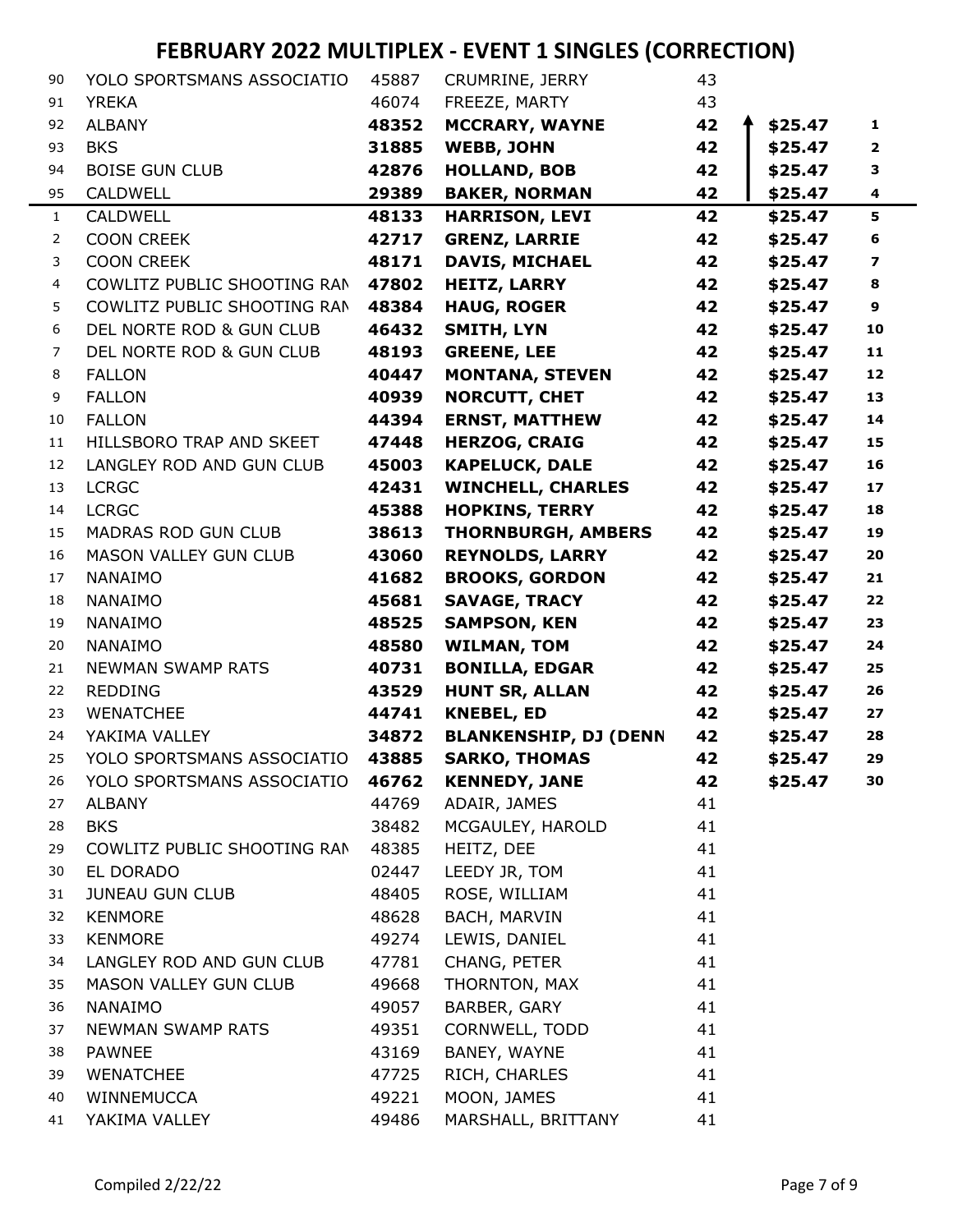| 42 | YOLO SPORTSMANS ASSOCIATIO   | 39335 | FULLER, RICHARD         | 41 |
|----|------------------------------|-------|-------------------------|----|
| 43 | YOLO SPORTSMANS ASSOCIATIO   | 42863 | KENNEDY, DAVID (MIKE)   | 41 |
| 44 | COWLITZ PUBLIC SHOOTING RAN  | 45291 | MOORE, PAUL             | 40 |
| 45 | <b>LCRGC</b>                 | 43709 | MATSLER, CRAIG          | 40 |
| 46 | <b>MADRAS ROD GUN CLUB</b>   | 10792 | MCGUIRE, RICHARD        | 40 |
| 47 | <b>NEWMAN SWAMP RATS</b>     | 46781 | MATTHEWS, BJ            | 40 |
| 48 | <b>NEWMAN SWAMP RATS</b>     | 48752 | POULSON, LOREN          | 40 |
| 49 | <b>NEWMAN SWAMP RATS</b>     | 49115 | PETERSEN, JAYCEE        | 40 |
| 50 | ROSEBURG ROD AND GUN CLUB    | 47480 | MILLER, LESA            | 40 |
| 51 | <b>WENATCHEE</b>             | 28020 | PIETRANDREA, JOHN       | 40 |
| 52 | <b>WENATCHEE</b>             | 49198 | HILL, MICHAEL           | 40 |
| 53 | YOLO SPORTSMANS ASSOCIATIO   | 49076 | <b>OCENASEK, CURTIS</b> | 40 |
| 54 | <b>CULDESAC</b>              | 46627 | DOTSON, ROY             | 39 |
| 55 | LANGLEY ROD AND GUN CLUB     | 49443 | <b>BARTOS, STEVE</b>    | 39 |
| 56 | <b>REDDING</b>               | 48989 | EVANS, KATHERINE        | 39 |
| 57 | ROSEBURG ROD AND GUN CLUB    | 47479 | MILLER, KEVIN           | 39 |
| 58 | <b>SOSA</b>                  | 30135 | PORTELANCE, JOSEPH      | 39 |
| 59 | <b>SPRING CREEK</b>          | 47089 | LONDON, ALAN            | 39 |
| 60 | <b>SPRING CREEK</b>          | 48291 | PALACIO, JOHN           | 39 |
| 61 | <b>WENATCHEE</b>             | 41890 | MILLER, DAN             | 39 |
| 62 | WINNEMUCCA                   | 42384 | <b>BLACK, MIKE</b>      | 39 |
| 63 | <b>WINNEMUCCA</b>            | 42502 | BLACK, JUDY             | 39 |
| 64 | <b>BREMERTON</b>             | 49506 | SCHWAB, ANTHONY         | 38 |
| 65 | <b>CALDWELL</b>              | 48652 | GOLDSMITH, PAUL         | 38 |
| 66 | <b>CALDWELL</b>              | 49701 | BIRCHFIELD, VINCENT     | 38 |
| 67 | EEL RIVER TRAP CLUB          | 34687 | PAWLUS, ED              | 38 |
| 68 | <b>MASON VALLEY GUN CLUB</b> | 13395 | THRAN, RICHARD          | 38 |
| 69 | <b>NEWMAN SWAMP RATS</b>     | 48226 | LAMB, LOREN             | 38 |
| 70 | NORTH OKANAGAN - NOTSC       | 02118 | MILLER, RON             | 38 |
| 71 | POCATELLO TRAP CLUB          | 48528 | JOHNSON, STEVE          | 38 |
| 72 | <b>WENATCHEE</b>             | 46027 | PEERY, STACY            | 38 |
| 73 | YAKIMA VALLEY                | 44242 | TURNBULL, DEANNA        | 38 |
| 74 | <b>BREMERTON</b>             | 47474 | TACK, DENNIS            | 37 |
| 75 | <b>BREMERTON</b>             | 49504 | DALRYMPLE, GUY          | 37 |
| 76 | LANGLEY ROD AND GUN CLUB     | 02484 | CHAU, PAUL              | 37 |
| 77 | <b>NANAIMO</b>               | 41683 | <b>BROOKS, SHERRY</b>   | 37 |
| 78 | <b>NANAIMO</b>               | 47986 | MAYZES, JOE             | 37 |
| 79 | <b>PAWNEE</b>                | 44963 | FINDLEY, TERRY          | 37 |
| 80 | <b>SOSA</b>                  | 47331 | LEAMONT, MICHAEL        | 37 |
| 81 | <b>WENATCHEE</b>             | 47932 | RICH, BRAD              | 37 |
| 82 | YOLO SPORTSMANS ASSOCIATIO   | 46502 | STANDLEY, JOHN          | 37 |
| 83 | DEL NORTE ROD & GUN CLUB     | 48742 | JOHNSON, CHRIS          | 36 |
| 84 | EL DORADO                    | 48853 | VANVOORHEES, MICHAEL    | 36 |
| 85 | <b>LCRGC</b>                 | 47845 | GILLIAM, BEN            | 36 |
| 86 | <b>NANAIMO</b>               | 47941 | JONES, COLIN            | 36 |
| 87 | <b>REDDING</b>               | 21737 | SMITH, LAWRENCE         | 36 |
| 88 | <b>SPRING CREEK</b>          | 45220 | ADAMS, MARY ELLEN       | 36 |